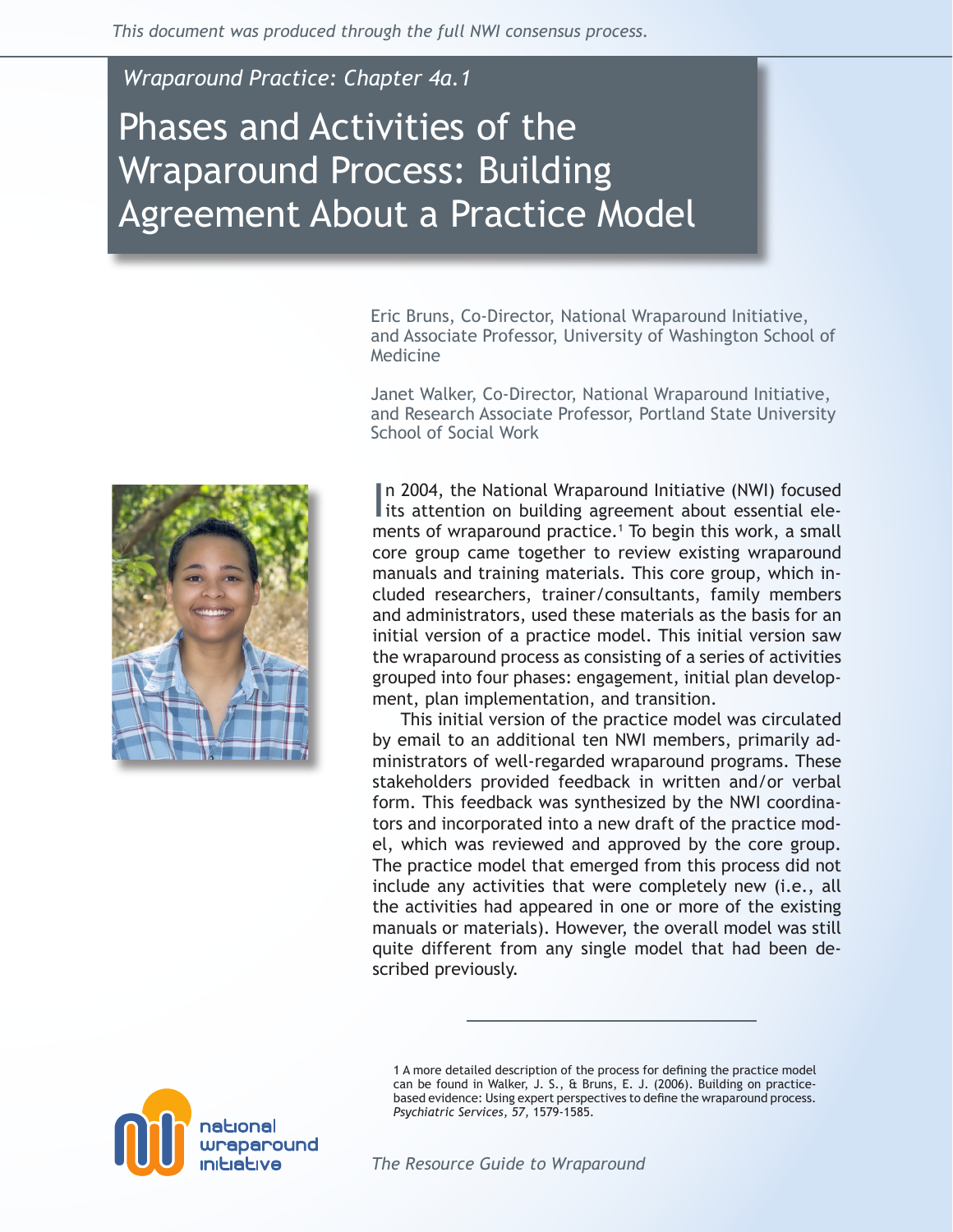As a next step in building agreement about practice, the core group sought feedback from the entire NWI advisory group which, at the time, had grown to include 50 members. Advisors were asked to rate each activity in the model in two

*Teams may use a variety of processes or procedures for eliciting needs or goals.* ways: first, to indicate whether an activity like the one described was essential, optional, or inadvisable for wraparound; and second, whether, as written, the description of the activity was fine, acceptable with minor revisions, or unacceptable. Advisors were also given the opportunity to provide open-ended feedback about each activity, about the grouping of activi-

ties into phases, and about whether or not there were essential activities missing from the practice model.

Overall, the 31 advisors who provided feedback expressed a very high level of agreement with the proposed set of activities. For 23 of the 31 activities presented, there all or all but one of the advisors agreed that the activity was essential. Advisors also found proposed descriptions of the activities generally acceptable. For 20 of the 31 proposed activities, the advisors were unanimous in finding the description acceptable.

The coordinators again revised the phases and activities, incorporating the feedback from the advisors. A document was prepared that described the phases and activities in more detail, and provided notes on each activity. These notes provided additional miscellaneous information, including the purpose of the activity, documentation or other products that should emerge from the activity, and/or cautions or challenges that might arise during the course of the activity. This document was reviewed by the core group and accepted by consensus.

The practice model, together with some of the commentary that accompanied it in its original form, is reproduced in the pages that follow. The final model included 32 activities grouped into the four phases. The intention was to define the activities in a manner that is sufficiently precise to permit fidelity measurement, but also sufficiently flexible to allow for diversity in the manner in which a given activity might be accomplished. The intention is to provide a "skeleton" of essential activities that can be accomplished or "fleshed out" in ways that are appropriate for individual communities or even individual teams. For example, an important activity during the phase of initial plan development is for the team to elicit a range of needs or goals for the team to work on, and then prioritize a small number of these to work on first. The practice model specifies that both of these two steps must happen, but does not specify *how* the steps should happen. Teams may use a variety of processes or procedures for eliciting needs or goals, and priority needs or goals can be selected using any of a variety of forms of decision making, including forms of voting or consensus building.

The remainder of this chapter is reproduced from the original *Phases and Activities* document. It begins with a few points that are important to keep in mind when reading about the phases and activities. Following these notes, the document lists and defines each of the four phases of the wraparound process. For each phase, the document describes the main goals to be accomplished in the phase and the activities that are carried out to meet each goal.

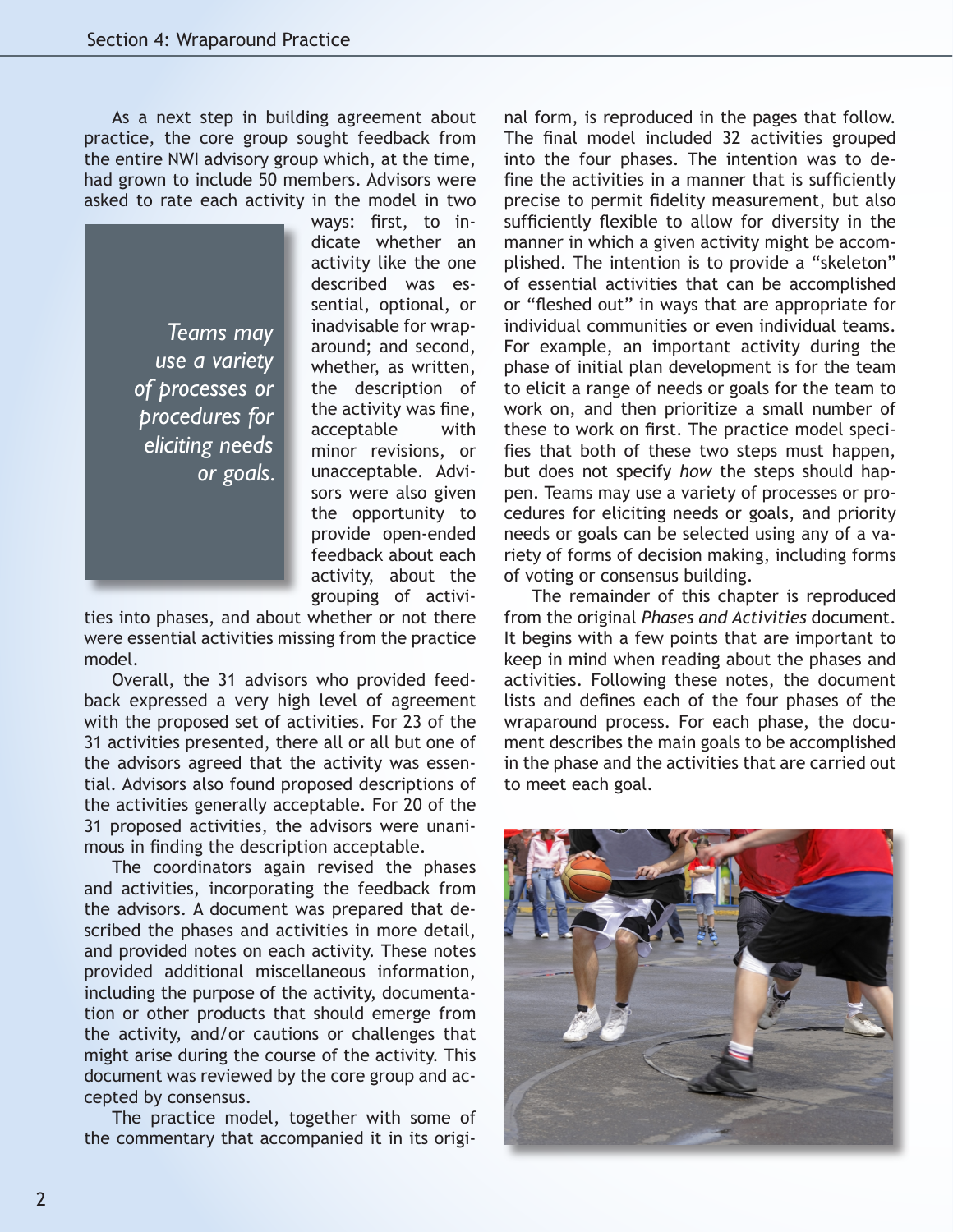### *Some notes:*

- The activities that follow identify a facilitator as responsible for guiding, motivating, *or undertaking the various activities. This is not meant to imply that a single person must facilitate all of the activities, and we have not tried to specify exactly who should be responsible for each activity. The various activities may be split up among a number of different people. For example, on many teams, a parent partner or advocate takes responsibility for some activities associated with family and youth engagement, while a care coordinator is responsible for other activities. On other teams, a care coordinator takes on most of the facilitation activities with specific tasks or responsibilities taken on by a parent, youth, and/or other team members. In addition, facilitation of wraparound team work may transition between individuals over time, such as from a care coordinator to a parent, family member, or other natural support person, during the course of a wraparound process.*
- The families participating in wraparound, like American families more generally, *are diverse in terms of their structure and composition. Families may be a single biological or adoptive parent and child or youth, or may include grandparents and other extended family members as part of the central family group. If the court has assigned custody of the child or youth to some public agency (e.g., child protective services or juvenile justice), the caregiver in the permanency setting and/or another person designated by that agency (e.g. foster parent, social worker, probation officer) takes on some or all of the roles and responsibilities of a parent for that child and shares in selecting the team and prioritizing objectives and options. As youth become more mature and independent, they begin to make more of their own decisions, including inviting members to join the team and guiding aspects of the wraparound process.*
- The use of numbering for the phases and activities described below is not meant *to imply that the activities must invariably be carried out in a specific order, or that one activity or phase must be finished before another can be started. Instead, the numbering and ordering is meant to convey an overall flow of activity and attention. For example, focus on transition activities is most apparent during the latter portions of the wraparound process; however, attention to transition issues begins with the earliest activities in a wraparound process.*

2 The remainder of this article was originally published as Walker, J.S., Bruns, E.J., VanDenBerg, J.D., Rast, J., Osher, T.W., Miles, P., Adams, J., & National Wraparound Initiative Advisory Group (2004). *Phases and activities of the wraparound process.* Portland, OR: National Wraparound Initiative, Research and Training Center on Family Support and Children's Mental Health, Portland State University.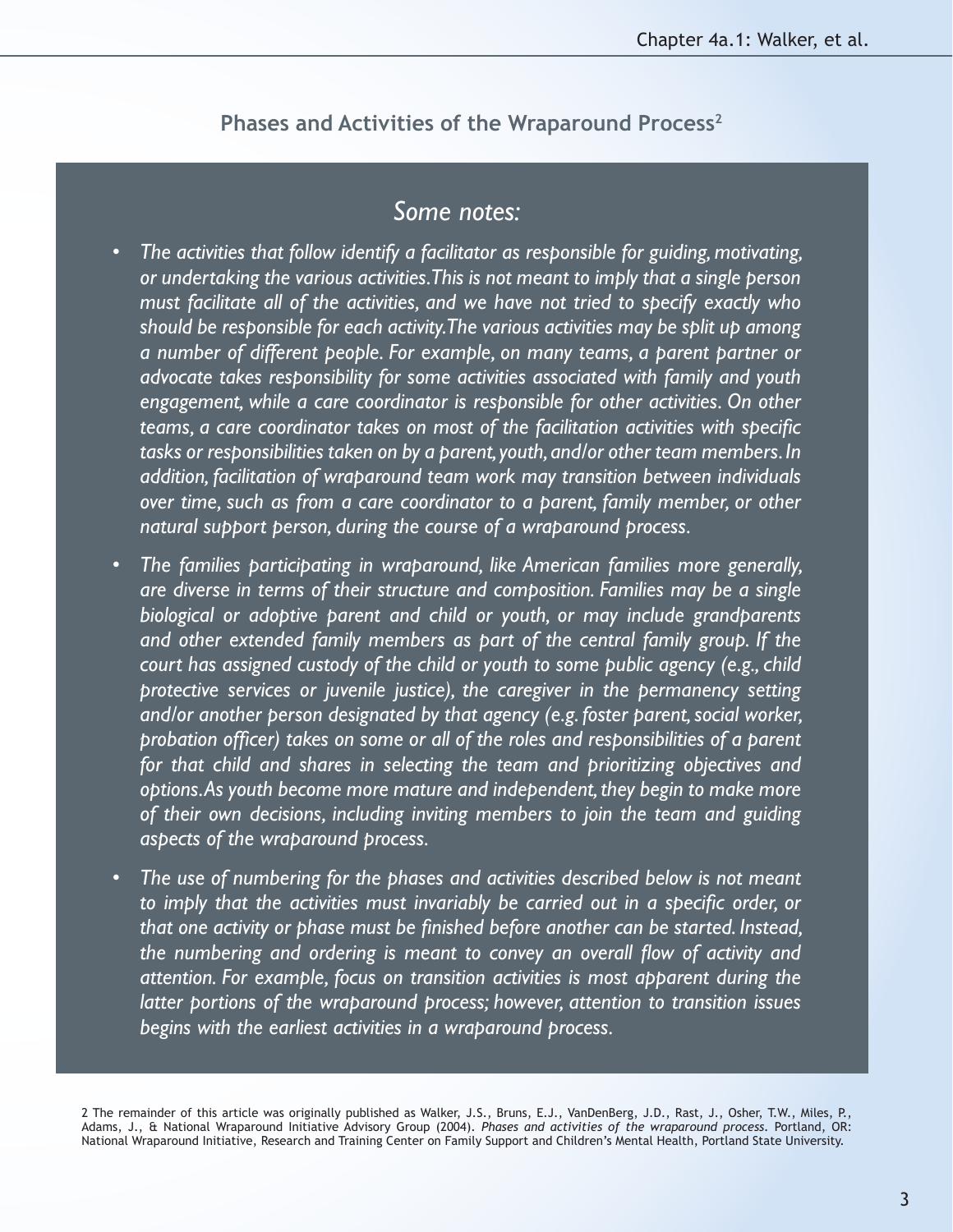#### **MAJOR GOALS ACTIVITIES NOTES**

#### *PHASE 1: Engagement and team preparation*

*During this phase, the groundwork for trust and shared vision among the family and wraparound team members is established, so people are prepared to come to meetings and collaborate. During this phase, the tone is set for teamwork and team interactions that are consistent with the wraparound principles, particularly through the initial conversations about strengths, needs, and culture. In addition, this phase provides an opportunity to begin to shift the family's orientation to one in which they understand they are an integral part of the process and their preferences are prioritized. The activities of this phase should be completed relatively quickly (within 1-2 weeks if possible), so that the team can begin meeting and establish ownership of the process as quickly as possible.*

| 1.1. Orient the<br>family and youth<br>GOAL: To orient the family and<br>youth to the wraparound pro-<br>cess. | 1.1 a. Orient the family<br>and youth to wraparound<br>In face-to-face conversations, the<br>facilitator explains the wraparound<br>philosophy and process to family<br>members and describes who will be<br>involved and the nature of family and<br>youth/child participation. Facilita-<br>tor answers questions and addresses<br>concerns. Facilitator describes alter-<br>natives to wraparound and asks fam-<br>ily and youth if they choose to par-<br>ticipate in wraparound. Facilitator<br>describes types of supports available<br>to family and youth as they partici-<br>pate on teams (e.g., family/youth<br>may want coaching so they can feel<br>more comfortable and/or effective<br>in partnering with other team mem-<br>bers). | This orientation to wraparound should<br>be brief and clear, and should avoid<br>the use of jargon, so as not to over-<br>whelm family members. At this stage,<br>the focus is on providing enough in-<br>formation so that the family and<br>youth can make an informed choice<br>regarding participation in the wrap-<br>around process. For some families,<br>alternatives to wraparound may be<br>very limited and/or non-participation<br>in wraparound may bring negative<br>consequences (as when wraparound<br>is court ordered); however, this does<br>not prevent families/youth from mak-<br>ing an informed choice to participate<br>based on knowledge of the alterna-<br>tives and/or the consequences of non-<br>participation. |
|----------------------------------------------------------------------------------------------------------------|----------------------------------------------------------------------------------------------------------------------------------------------------------------------------------------------------------------------------------------------------------------------------------------------------------------------------------------------------------------------------------------------------------------------------------------------------------------------------------------------------------------------------------------------------------------------------------------------------------------------------------------------------------------------------------------------------------------------------------------------------|------------------------------------------------------------------------------------------------------------------------------------------------------------------------------------------------------------------------------------------------------------------------------------------------------------------------------------------------------------------------------------------------------------------------------------------------------------------------------------------------------------------------------------------------------------------------------------------------------------------------------------------------------------------------------------------------------------------------------------------------|
|                                                                                                                | 1.1 b. Address legal<br>and ethical issues<br>Facilitator reviews all consent and<br>release forms with the family and<br>youth, answers questions, and ex-<br>plains options and their consequenc-<br>es. Facilitator discusses relevant<br>legal and ethical issues (e.g., man-<br>datory reporting), informs family of<br>their rights, and obtains necessary<br>consents and release forms before<br>the first team meeting.                                                                                                                                                                                                                                                                                                                   | Ethical and legal considerations will<br>also need to be reviewed with the en-<br>tire team as described in phase 2.                                                                                                                                                                                                                                                                                                                                                                                                                                                                                                                                                                                                                           |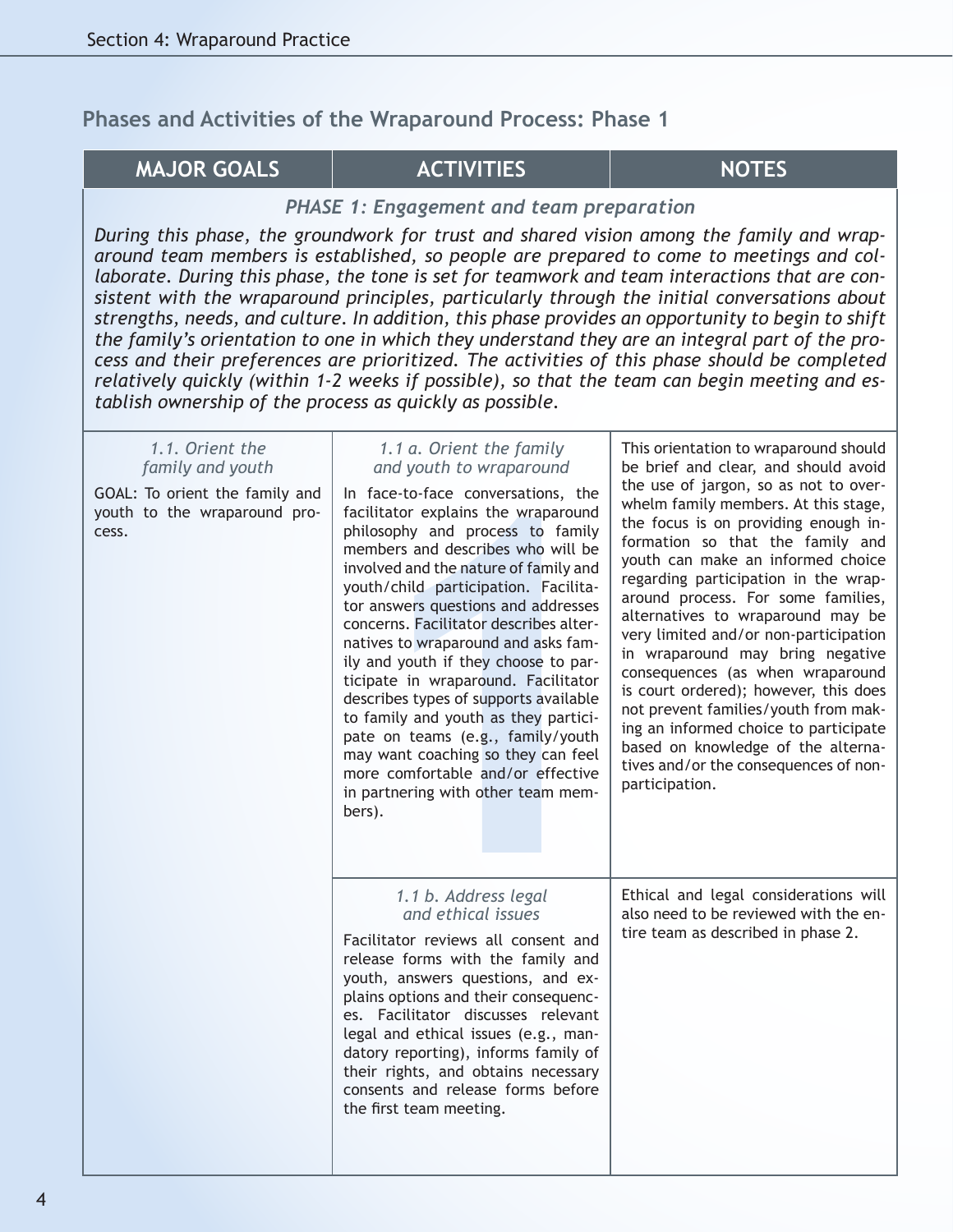## **Phases and Activities of the Wraparound Process: Phase 1 (CONTINTUED)**

| <b>MAJOR GOALS</b>                                                                                                                                                                                                                                               | <b>ACTIVITIES</b>                                                                                                                                                                                                                                                                                                                                                                                                                                                                                                                                                                                      | <b>NOTES</b>                                                                                                                                                                                                                                                                                                                                                                                                                                                                                          |
|------------------------------------------------------------------------------------------------------------------------------------------------------------------------------------------------------------------------------------------------------------------|--------------------------------------------------------------------------------------------------------------------------------------------------------------------------------------------------------------------------------------------------------------------------------------------------------------------------------------------------------------------------------------------------------------------------------------------------------------------------------------------------------------------------------------------------------------------------------------------------------|-------------------------------------------------------------------------------------------------------------------------------------------------------------------------------------------------------------------------------------------------------------------------------------------------------------------------------------------------------------------------------------------------------------------------------------------------------------------------------------------------------|
| 1.2. Stabilize crises<br>GOAL: To address press-<br>ing needs and concerns so<br>that the family and team<br>can give their attention to<br>the wraparound process.                                                                                              | 1.2 a. Ask family and youth about<br><i>immediate crisis concerns</i><br>Facilitator elicits information from the fam-<br>ily and youth about immediate safety issues,<br>current crises, or crises that they anticipate<br>might happen in the very near future. These<br>may include crises stemming from a lack of<br>basic needs (e.g., food, shelter, utilities such<br>as heat or electricity).                                                                                                                                                                                                  | The goal of this activity is to quick-<br>ly address the most pressing con-<br>cerns. The whole team engages in<br>proactive and future-oriented cri-<br>sis/safety planning during phase<br>2. As with other activities in this<br>phase, the goal is to do no more<br>than necessary prior to convening<br>the team, so that the facilitator<br>does not come to be viewed as<br>the primary service provider and<br>so that team as a whole can feel<br>ownership for the plan and the<br>process. |
|                                                                                                                                                                                                                                                                  | 1.2 b. Elicit information from agency<br>representatives and potential<br>team members about immediate<br>crises or potential crises<br>Facilitator elicits information from the refer-<br>ring source and other knowledgeable people<br>about pressing crisis and safety concerns.                                                                                                                                                                                                                                                                                                                    | Information about previous crises<br>and their resolution can be useful<br>in planning a response in 1.2.c.                                                                                                                                                                                                                                                                                                                                                                                           |
|                                                                                                                                                                                                                                                                  | 1.2 c. If immediate response is<br>necessary, formulate a response<br>for immediate intervention<br>and/or stabilization<br>Facilitator and family reach agreement about<br>whether concerns require immediate atten-<br>tion and, if so, work to formulate a response<br>that will provide immediate relief while also<br>allowing the process of team building to move<br>ahead.                                                                                                                                                                                                                     | This response should describe<br>clear, specific steps to accomplish<br>stabilization.                                                                                                                                                                                                                                                                                                                                                                                                                |
| 1.3. Facilitate<br>conversations with<br>family and youth/child<br>GOAL: To explore individ-<br>ual and family strengths,<br>needs, culture, and vision<br>and to use these to devel-<br>op a document that will<br>serve as the starting point<br>for planning. | 1.3 a. Explore strengths, needs, culture,<br>and vision with child/youth and family.<br>Facilitator meets with the youth/child and<br>family to hear about their experiences; gather<br>their perspective on their individual and col-<br>lective strengths, needs, elements of culture,<br>and long-term goals or vision; and learn about<br>natural and formal supports. Facilitator helps<br>family identify potential team members and<br>asks family to talk about needs and preferenc-<br>es for meeting arrangements (location, time,<br>supports needed such as child care, transla-<br>tion). | This activity is used to develop in-<br>formation that will be presented<br>to and augmented by the team in<br>phase 2. Family members should<br>be encouraged to consider these<br>topics broadly.                                                                                                                                                                                                                                                                                                   |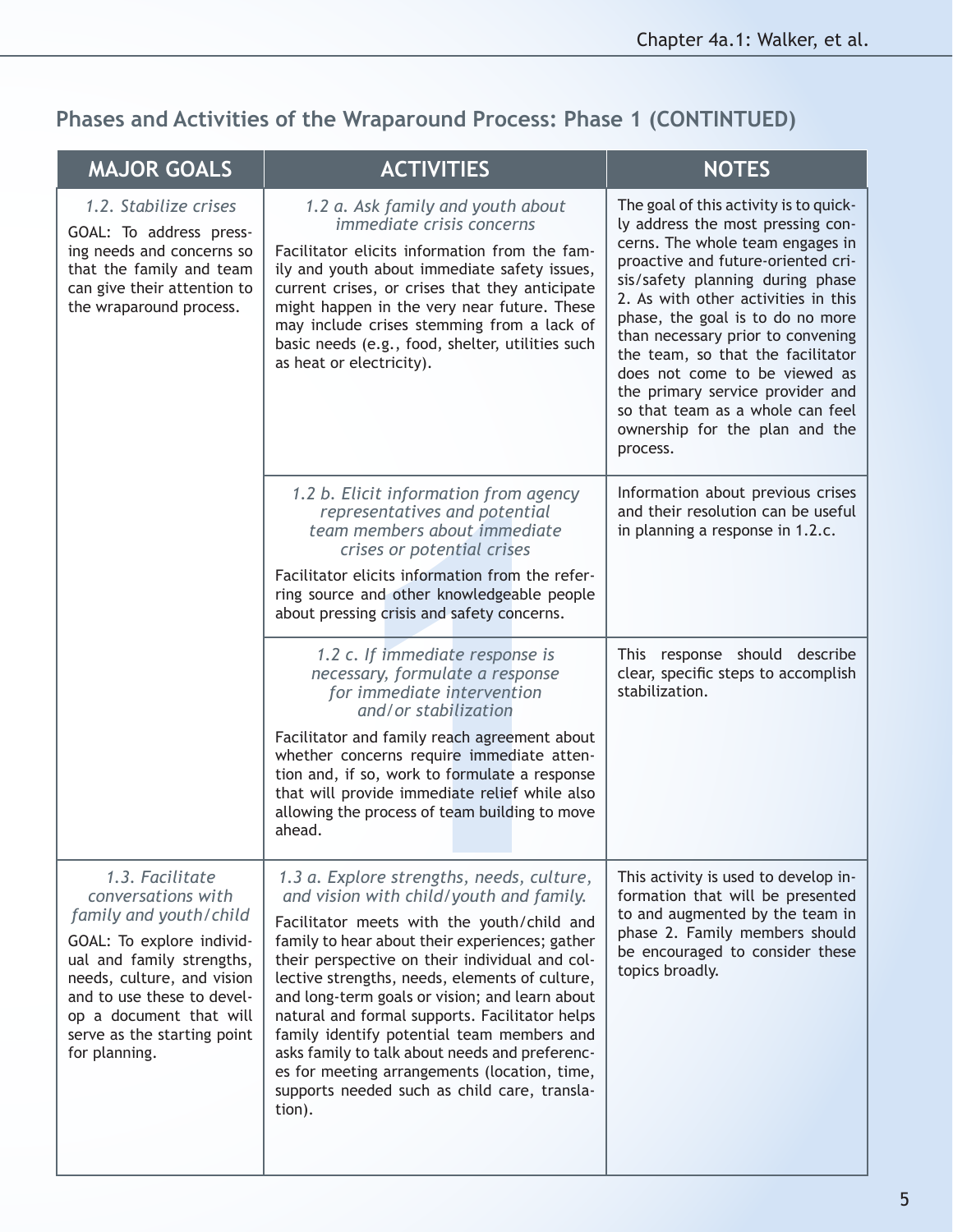## **Phases and Activities of the Wraparound Process: Phase 1 (CONTINTUED)**

| <b>MAJOR GOALS</b>                                                                                                                                                                                                                                                                                            | <b>ACTIVITIES</b>                                                                                                                                                                                                                                                                                                                                                                                                                                                                                                                                                                                                  | <b>NOTES</b>                                                                                                                                                                                                                                                                                                                                                                             |
|---------------------------------------------------------------------------------------------------------------------------------------------------------------------------------------------------------------------------------------------------------------------------------------------------------------|--------------------------------------------------------------------------------------------------------------------------------------------------------------------------------------------------------------------------------------------------------------------------------------------------------------------------------------------------------------------------------------------------------------------------------------------------------------------------------------------------------------------------------------------------------------------------------------------------------------------|------------------------------------------------------------------------------------------------------------------------------------------------------------------------------------------------------------------------------------------------------------------------------------------------------------------------------------------------------------------------------------------|
| 1.3. Facilitate<br>conversations with family<br>and youth/child<br>GOAL: To explore individual and<br>family strengths, needs, culture,<br>and vision and to use these to<br>develop a document that will<br>serve as the starting point for<br>planning. (Continued from pre-<br>vious page)                 | 1.3 b. Facilitator prepares<br>a summary document<br>Using the information from the initial con-<br>versations with family members, the fa-<br>cilitator prepares a strengths-based docu-<br>ment that summarizes key information<br>about individual family member strengths<br>and strengths of the family unit, as well as<br>needs, culture, and vision. The family then<br>reviews and approves the summary.                                                                                                                                                                                                  |                                                                                                                                                                                                                                                                                                                                                                                          |
| 1.4. Engage other<br>team members<br>GOAL: To gain the participa-<br>tion of team members who care<br>about and can aid the youth/<br>child and family, and to set the<br>stage for their active and collab-<br>orative participation on the team<br>in a manner consistent with the<br>wraparound principles | 1.4 a. Solicit participation/<br>orient team members<br>Facilitator, together with family members if<br>they so choose, approaches potential team<br>members identified by the youth and fam-<br>ily. Facilitator describes the wraparound<br>process and clarifies the potential role and<br>responsibilities of this person on the team.<br>Facilitator asks the potential team mem-<br>bers if they will participate. If so, facilita-<br>tor talks with them briefly to learn their<br>perspectives on the family's strengths and<br>needs, and to learn about their needs and<br>preferences for meeting.     | The youth and/or family may<br>choose to invite potential<br>team members themselves<br>and/or to participate in this<br>activity alongside the facilita-<br>tor. It is important, however,<br>not to burden family members<br>by establishing (even inadver-<br>tently) the expectation that<br>they will be primarily respon-<br>sible for recruiting and orient-<br>ing team members. |
| 1.5. Make necessary<br>meeting arrangements<br>GOAL: To ensure that the neces-<br>sary procedures are undertaken<br>for the team is prepared to be-<br>gin an effective wraparound pro-<br>cess.                                                                                                              | 1.5 a. Arrange meeting logistics<br>Facilitator integrates information gathered<br>from all sources to arrange meeting time<br>and location and to assure the availability<br>of necessary supports or adaptations such as<br>translators or child care. Meeting time and<br>location should be accessible and comfort-<br>able, especially for the family but also for<br>other team members. Facilitator prepares<br>materials-including the document summa-<br>rizing family members' individual and col-<br>lective strengths, and their needs, culture,<br>and vision-to be distributed to team mem-<br>bers. |                                                                                                                                                                                                                                                                                                                                                                                          |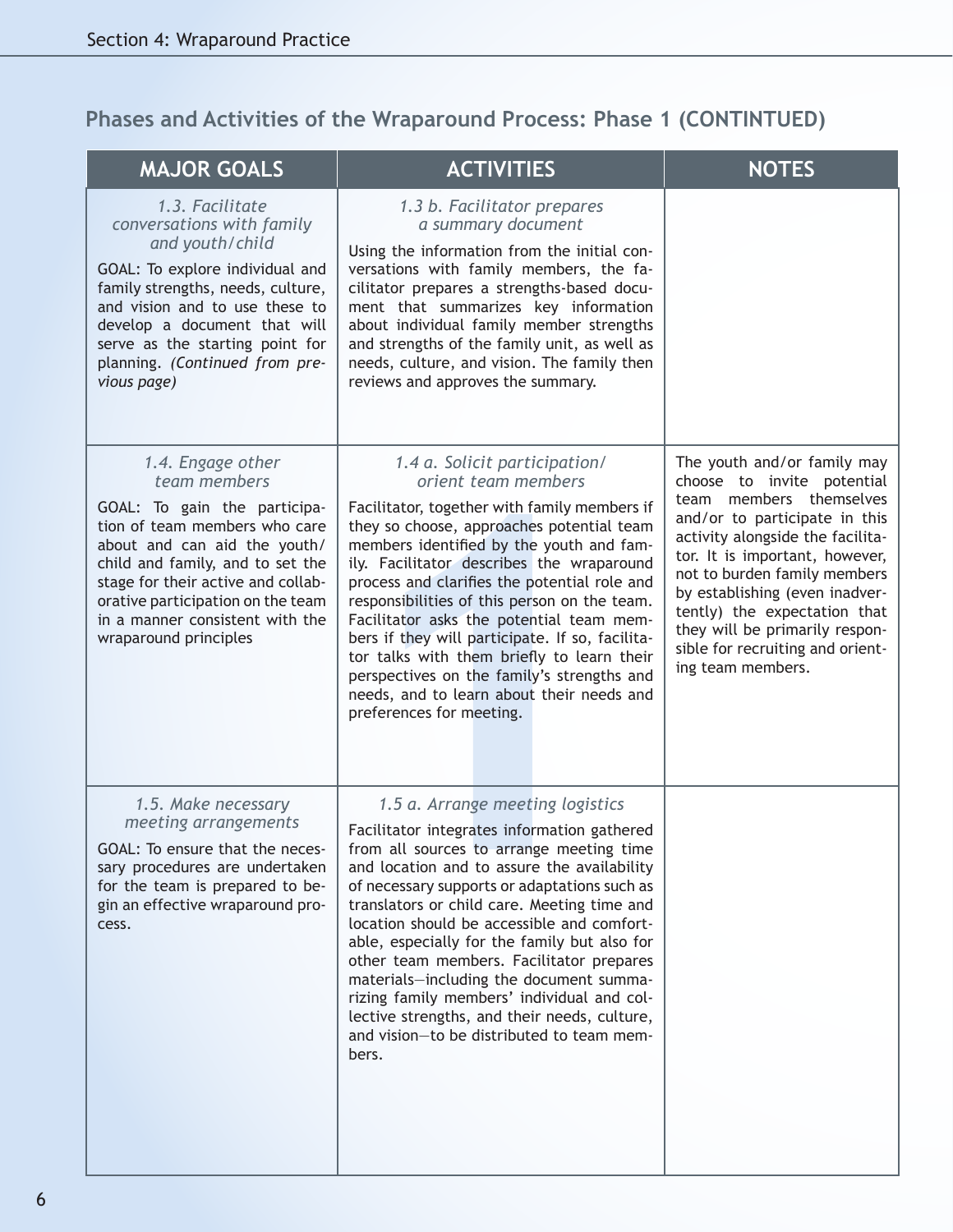### **MAJOR GOALS ACTIVITIES NOTES**

#### *PHASE 2: Initial plan development*

*During this phase, team trust and mutual respect are built while the team creates an initial plan of care using a high-quality planning process that reflects the wraparound principles. In particular, youth and family should feel, during this phase, that they are heard, that the needs chosen are ones they want to work on, and that the options chosen have a reasonable chance of helping them meet these needs. This phase should be completed during one or two meetings that take place within 1-2 weeks, a rapid time frame intended to promote team cohesion and shared responsibility toward achieving the team's mission or overarching goal.*

#### *2.1. Develop an initial plan of care*

GOAL: To create an initial plan of care using a high-quality team process that elicits multiple perspectives and builds trust and shared vision among team members, while also being consistent with the wraparound principles

| 2.1 a. Determine ground rules<br>Facilitator guides team in a discus-<br>sion of basic ground rules, elicits addi-<br>tional ground rules important to team<br>members, and facilitates discussion of<br>how these will operate during team<br>meetings. At a minimum, this discus-<br>sion should address legal and ethical<br>issues-including confidentiality, man-<br>datory reporting, and other legal re-<br>quirements-and how to create a safe<br>and blame-free environment for youth/<br>family and all team members. Ground<br>rules are recorded in team documenta-<br>tion and distributed to members. | In this activity, the team members<br>define their collective expecta-<br>tions for team interaction and col-<br>laboration. These expectations,<br>as written into the ground rules,<br>should reflect the principles of<br>wraparound. For example, the<br>principles stress that interactions<br>should promote family and youth<br>voice and choice and should re-<br>flect a strengths orientation. The<br>principles also stress that impor-<br>tant decisions are made within<br>the team. |  |
|---------------------------------------------------------------------------------------------------------------------------------------------------------------------------------------------------------------------------------------------------------------------------------------------------------------------------------------------------------------------------------------------------------------------------------------------------------------------------------------------------------------------------------------------------------------------------------------------------------------------|---------------------------------------------------------------------------------------------------------------------------------------------------------------------------------------------------------------------------------------------------------------------------------------------------------------------------------------------------------------------------------------------------------------------------------------------------------------------------------------------------|--|
| 2.1 b. Describe and<br>document strengths<br>Facilitator presents strengths from the<br>summary document prepared during<br>phase 1, and elicits feedback and addi-<br>tional strengths, including strengths of<br>team members and community.                                                                                                                                                                                                                                                                                                                                                                      | While strengths are highlighted<br>during this activity, the wrap-<br>around process features a strengths<br>orientation throughout.                                                                                                                                                                                                                                                                                                                                                              |  |
| 2.1 c. Create team mission<br>Facilitator reviews youth and family's<br>vision and leads team in setting a team<br>mission, introducing idea that this is<br>the overarching goal that will guide the<br>team through phases and, ultimately,<br>through transition from formal wrap-<br>around.                                                                                                                                                                                                                                                                                                                    | The team mission is the collabora-<br>tively set, long-term goal that pro-<br>vides a one or two sentence sum-<br>mary of what the team is working<br>towards.                                                                                                                                                                                                                                                                                                                                    |  |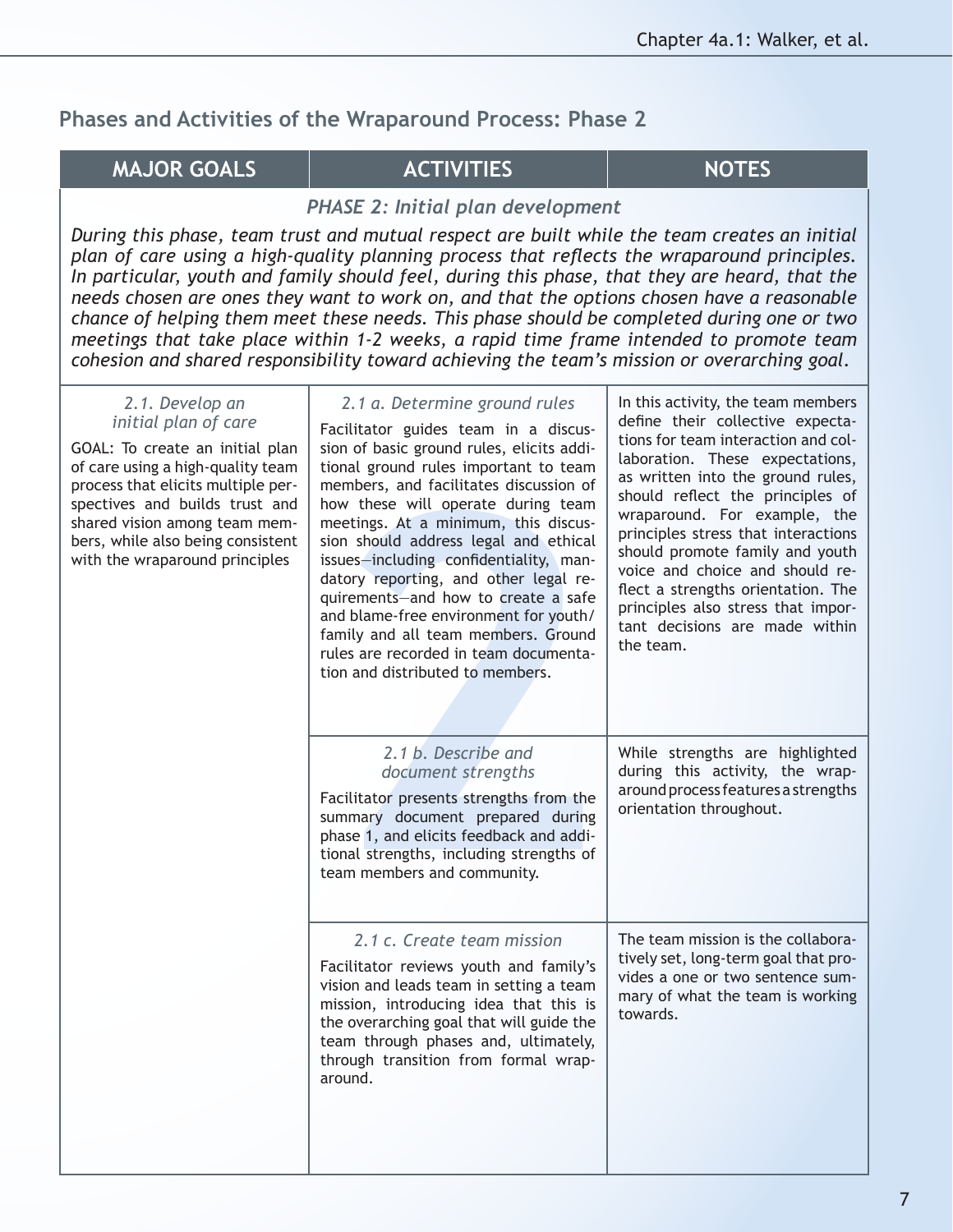**Phases and Activities of the Wraparound Process: Phase 2 (CONTINTUED)**

| <b>MAJOR GOALS</b>                                                                                                                                                                                                                                                                                                                     | <b>ACTIVITIES</b>                                                                                                                                                                                                                                                                                                                                                                                                                                                                                                                                                                                                                                                                                                                                                                                                                                                | <b>NOTES</b>                                                                                                                                                                                                                                                                                                                                                                                                                                                                                                                                                                                                                                                                                                                                                                                                                                                                                                          |
|----------------------------------------------------------------------------------------------------------------------------------------------------------------------------------------------------------------------------------------------------------------------------------------------------------------------------------------|------------------------------------------------------------------------------------------------------------------------------------------------------------------------------------------------------------------------------------------------------------------------------------------------------------------------------------------------------------------------------------------------------------------------------------------------------------------------------------------------------------------------------------------------------------------------------------------------------------------------------------------------------------------------------------------------------------------------------------------------------------------------------------------------------------------------------------------------------------------|-----------------------------------------------------------------------------------------------------------------------------------------------------------------------------------------------------------------------------------------------------------------------------------------------------------------------------------------------------------------------------------------------------------------------------------------------------------------------------------------------------------------------------------------------------------------------------------------------------------------------------------------------------------------------------------------------------------------------------------------------------------------------------------------------------------------------------------------------------------------------------------------------------------------------|
| 2.1. Develop an<br>initial plan of care<br>GOAL: To create an initial plan<br>of care using a high-quality<br>team process that elicits mul-<br>tiple perspectives and builds<br>trust and shared vision among<br>team members, while also be-<br>ing consistent with the wrap-<br>around principles (Continued<br>from previous page) | 2.1 d. Describe and<br>prioritize needs/goals<br>Facilitator guides the team in re-<br>viewing needs and adding to list.<br>The facilitator then guides the<br>team in prioritizing a small number<br>of needs that the youth, family, and<br>team want to work on first, and that<br>they feel will help the team achieve<br>the mission.                                                                                                                                                                                                                                                                                                                                                                                                                                                                                                                       | The elicitation and prioritization of<br>needs is often viewed as one of the<br>most crucial and difficult activities<br>of the wraparound process. The team<br>must ensure that needs are considered<br>broadly, and that the prioritization of<br>needs reflects youth and family views<br>about what is most important. Needs<br>are not services but rather broader<br>statements related to the underlying<br>conditions that, if addressed, will lead<br>to the accomplishment of the mission.                                                                                                                                                                                                                                                                                                                                                                                                                  |
|                                                                                                                                                                                                                                                                                                                                        | 2.1 e. Determine goals and<br>associated outcomes and<br>indicators for each goal<br>Facilitator guides team in discuss-<br>ing a specific goal or outcome that<br>will represent success in meeting<br>each need that the team has chosen<br>to work on. Facilitator guides the<br>team in deciding how the outcome<br>will be assessed, including specific<br>indicators and how frequently they<br>will be measured.                                                                                                                                                                                                                                                                                                                                                                                                                                          | Depending on the need being consid-<br>ered, multiple goals or outcomes may<br>be determined. Similarly, for each goal<br>or outcome determined by the team for<br>measurement, multiple indicators may<br>be chosen to be tracked by the team.<br>However, the plan should not include so<br>many goals, outcomes, or indicators that<br>team members become overwhelmed or<br>tracking of progress becomes difficult.                                                                                                                                                                                                                                                                                                                                                                                                                                                                                               |
|                                                                                                                                                                                                                                                                                                                                        | 2.1 f. Select strategies<br>Facilitator guides the team in a pro-<br>cess to think in a creative and open-<br>ended manner about strategies for<br>meeting needs and achieving out-<br>comes. The facilitator uses tech-<br>niques for generating multiple op-<br>tions, which are then evaluated by<br>considering the extent to which they<br>are likely to be effective in helping<br>reach the goal, outcome, or indica-<br>tor associated with the need; the<br>extent to which they are communi-<br>ty based, the extent to which they<br>build on/incorporate strengths; and<br>the extent to which they are consis-<br>tent with family culture and values.<br>When evaluating more formal ser-<br>vice and support options, facilitator<br>aids team in acquiring information<br>about and /or considering the evi-<br>dence base for relevant options. | This activity emphasizes creative prob-<br>lem solving, usually through brainstorm-<br>ing or other techniques, with the team<br>considering the full range of available<br>resources as they come up with strat-<br>egies to meet needs and achieve out-<br>comes. Importantly, this includes gen-<br>erating strategy options that extend<br>beyond formal services and reach fami-<br>lies through other avenues and time<br>frames. These are frequently brain-<br>stormed by the team, with the youth<br>and family and people representing<br>their interpersonal and community con-<br>nections being primary nominators of<br>such supports. Finally, in order to best<br>consider the evidence base for potential<br>strategies or supports, it may be useful<br>for a wraparound team or program to<br>have access to and gain counsel from a<br>point person who is well-informed on<br>the evidence base. |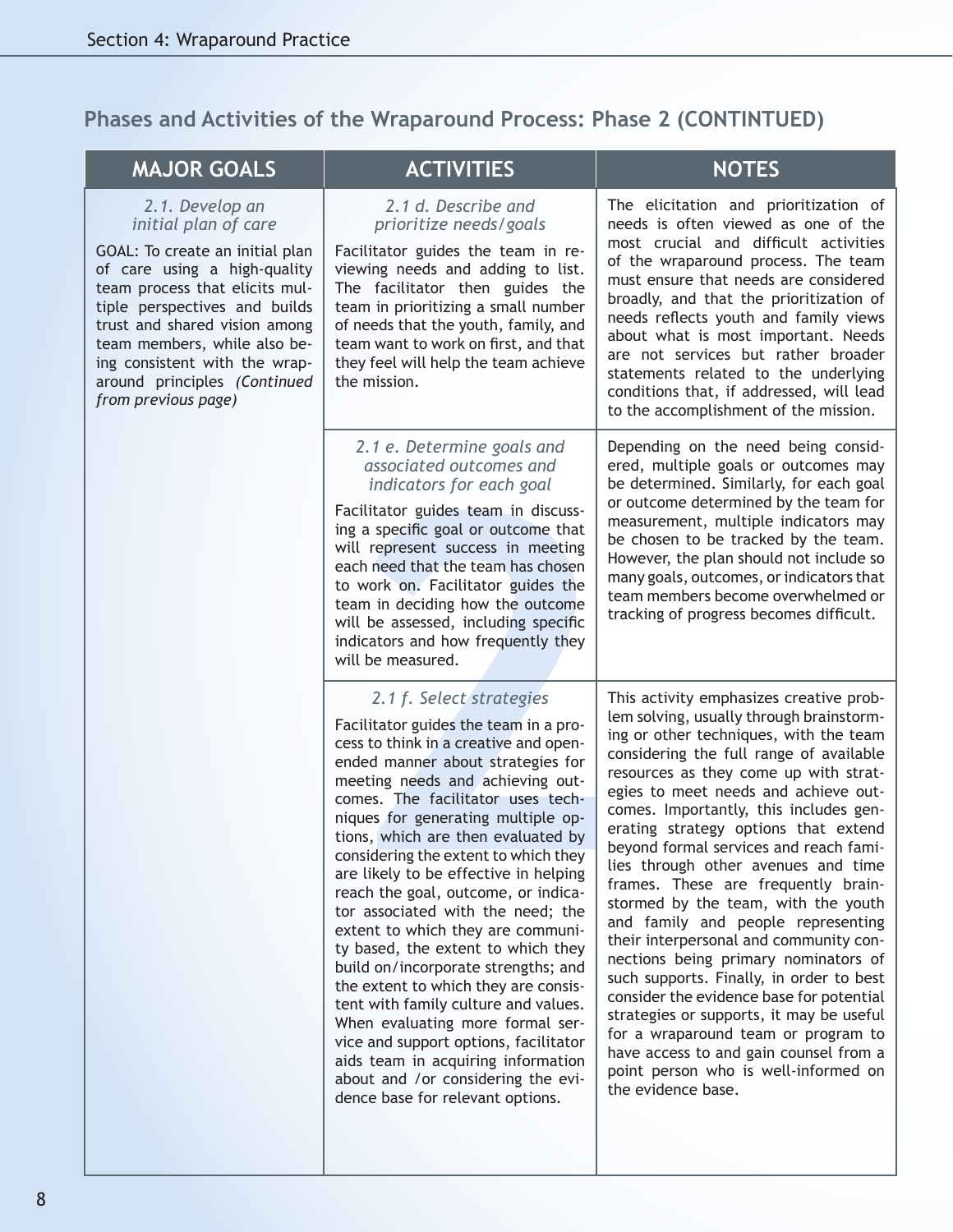## **Phases and Activities of the Wraparound Process: Phase 2 (CONTINTUED)**

| <b>MAJOR GOALS</b>                                                                                                                                                                                                                                                                                                                                                                              | <b>ACTIVITIES</b>                                                                                                                                                                                                                                                                                                                                                                                                                                                                                                                                                                                                                                                                                                     | <b>NOTES</b>                                                                                                                                                                                                                                                                                                                                                                                                                                                                                                                                                                                                                                     |
|-------------------------------------------------------------------------------------------------------------------------------------------------------------------------------------------------------------------------------------------------------------------------------------------------------------------------------------------------------------------------------------------------|-----------------------------------------------------------------------------------------------------------------------------------------------------------------------------------------------------------------------------------------------------------------------------------------------------------------------------------------------------------------------------------------------------------------------------------------------------------------------------------------------------------------------------------------------------------------------------------------------------------------------------------------------------------------------------------------------------------------------|--------------------------------------------------------------------------------------------------------------------------------------------------------------------------------------------------------------------------------------------------------------------------------------------------------------------------------------------------------------------------------------------------------------------------------------------------------------------------------------------------------------------------------------------------------------------------------------------------------------------------------------------------|
| 2.1. Develop an<br>initial plan of care<br>GOAL: To create an ini-<br>tial plan of care using a<br>high-quality team pro-<br>cess that elicits mul-<br>tiple perspectives and<br>builds trust and shared<br>vision<br>among team<br>members, while also<br>being consistent with<br>the wraparound prin-<br>ciples (Continued from<br>previous page)                                            | 2.1 g. Assign action steps<br>Team assigns responsibility for undertaking<br>action steps associated with each strategy<br>to specific individuals and within a particular<br>time frame.                                                                                                                                                                                                                                                                                                                                                                                                                                                                                                                             | Action steps are the separate small<br>activities that are needed to put a<br>strategy into place, for example,<br>making a phone call, transporting a<br>child, working with a family member,<br>finding out more information, attend-<br>ing a support meeting, arranging an<br>appointment. While all team mem-<br>bers will not necessarily participate<br>at the same level, all team members<br>should be responsible for carrying out<br>action steps. Care should be taken<br>to ensure that individual team mem-<br>bers, particularly the youth and fam-<br>ily, are not overtaxed by the number<br>of action steps they are assigned. |
| 2.2. Develop crisis/<br>safety plan<br>GOAL: To identify po-<br>tential problems and<br>crises, prioritize ac-<br>cording to seriousness<br>and likelihood of oc-<br>currence, and create<br>an effective and well-<br>specified crisis preven-<br>tion and response plan<br>that is consistent with<br>the wraparound princi-<br>ples. A more proactive<br>safety plan may also be<br>created. | 2.2 a. Determine<br>potential serious risks<br>Facilitator guides the team in a discussion<br>of how to maintain the safety of all family<br>members and things that could potentially go<br>wrong, followed by a process of prioritization<br>based on seriousness and likelihood of occur-<br>rence.                                                                                                                                                                                                                                                                                                                                                                                                                | Past crises, and the outcomes of strat-<br>egies used to manage them, are often<br>an important source of information in<br>current crisis/safety planning.                                                                                                                                                                                                                                                                                                                                                                                                                                                                                      |
|                                                                                                                                                                                                                                                                                                                                                                                                 | 2.2 b. Create crisis/safety plan<br>In order of priority, the facilitator guides team<br>in discussion of each serious risk identified.<br>The discussion includes safety needs or con-<br>cerns and potential crisis situations, includ-<br>ing antecedents and associated strategies for<br>preventing each potential type of crisis, as<br>well as potential responses for each type of<br>crisis. Specific roles and responsibilities are<br>created for team members. This information<br>is documented in a written crisis plan. Some<br>teams may also undertake steps to create a<br>separate safety plan, which specifies all the<br>ways in which the wraparound plan addresses<br>potential safety issues. | One potential difficulty with this ac-<br>tivity is the identification of a large<br>number of crises or safety issues<br>can mean that the crisis/safety plan<br>"takes over" from the wraparound<br>plan. The team thus needs to balance<br>the need to address all risks that are<br>deemed serious with the need to<br>maintain focus on the larger wrap-<br>around plan as well as youth, family,<br>and team strengths.                                                                                                                                                                                                                    |
| 2.3. Complete<br>necessary<br>documentation<br>and logistics                                                                                                                                                                                                                                                                                                                                    | 2.3 a. Complete documentation<br>and logistics<br>Facilitator guides team in setting meeting<br>schedule and determining means of contact-<br>ing team members and distributing documen-<br>tation to team members.                                                                                                                                                                                                                                                                                                                                                                                                                                                                                                   |                                                                                                                                                                                                                                                                                                                                                                                                                                                                                                                                                                                                                                                  |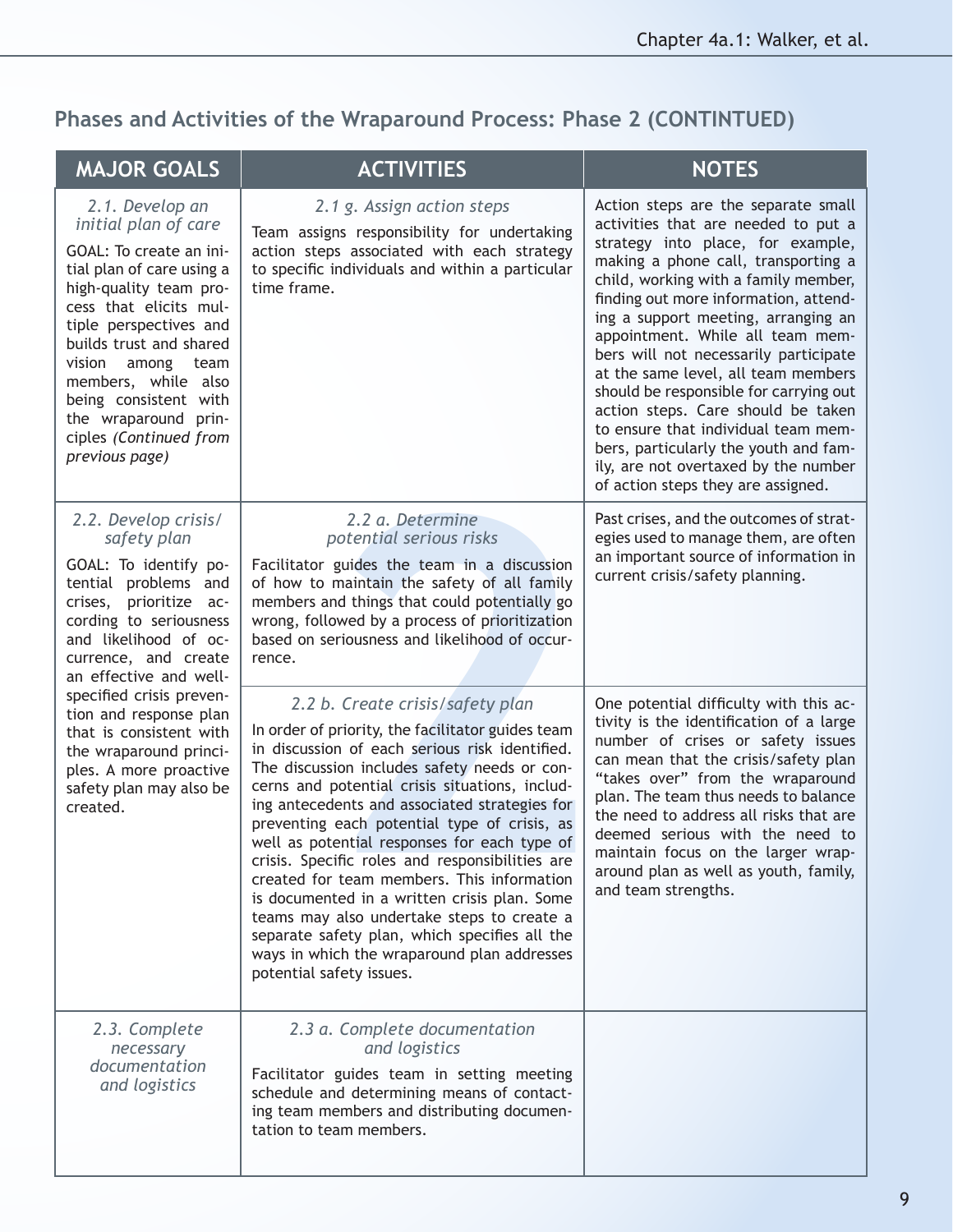### **MAJOR GOALS ACTIVITIES ACTIVITIES NOTES**

*PHASE 3: Implementation*

*During this phase, the initial wraparound plan is implemented, progress and successes are continually reviewed, and changes are made to the plan and then implemented, all while maintaining or building team cohesiveness and mutual respect. The activities of this phase are repeated until the team's mission is achieved and formal wraparound is no longer needed.*

| 3.1. Implement<br>the wraparound<br>plan<br>GOAL:<br>To<br>imple-<br>ment the initial plan<br>of care, monitoring<br>completion of action<br>steps and strategies<br>and their success in<br>meeting need and<br>achieving outcomes<br>in a manner consis-<br>tent with the wrap-<br>around principles. | 3.1 a. Implement action<br>steps for each strategy<br>For each strategy in the wraparound plan,<br>team members undertake action steps<br>for which they are responsible. Facilita-<br>tor aids completion of action steps by<br>checking in and following up with team<br>members; educating providers and other<br>system and community representatives<br>about wraparound as needed; and identi-<br>fying and obtaining necessary resources. | The level of need for educating providers<br>and other system and community represen-<br>tatives about wraparound varies consider-<br>ably from one community to another. Where<br>communities are new to the type of col-<br>laboration required by wraparound, getting<br>provider "buy in" can be very difficult and<br>time consuming for facilitators. Agencies<br>implementing wraparound should be aware<br>of these demands and be prepared to devote<br>sufficient time, resources, and support to<br>this need. |
|---------------------------------------------------------------------------------------------------------------------------------------------------------------------------------------------------------------------------------------------------------------------------------------------------------|--------------------------------------------------------------------------------------------------------------------------------------------------------------------------------------------------------------------------------------------------------------------------------------------------------------------------------------------------------------------------------------------------------------------------------------------------|---------------------------------------------------------------------------------------------------------------------------------------------------------------------------------------------------------------------------------------------------------------------------------------------------------------------------------------------------------------------------------------------------------------------------------------------------------------------------------------------------------------------------|
|                                                                                                                                                                                                                                                                                                         | 3.1 b. Track progress<br>on action steps<br>Team monitors progress on the action<br>steps for each strategy in the plan, track-<br>ing information about the timeliness of<br>completion of responsibilities assigned to<br>each team member, fidelity to the plan,<br>and the completion of the requirements<br>of any particular intervention.                                                                                                 | Using the timelines associated with the ac-<br>tion steps, the team tracks progress. When<br>steps do not occur, teams can profit from ex-<br>amining the reasons why not. For example,<br>teams may find that the person responsible<br>needs additional support or resources to car-<br>ry out the action step, or, alternatively, that<br>different actions are necessary.                                                                                                                                             |
|                                                                                                                                                                                                                                                                                                         | 3.1 c. Evaluate success<br>of strategies<br>Using the outcomes/indicators associat-<br>ed with each need, the facilitator guides<br>the team in evaluating whether selected<br>strategies are helping team meet the<br>youth and family's needs.                                                                                                                                                                                                 | Evaluation should happen at regular inter-<br>vals. Exactly how frequently may be deter-<br>mined by program policies and/or the nature<br>of the needs/goals. The process of evaluation<br>should also help the team maintain focus on<br>the "big picture" defined by the team's mis-<br>sion: Are these strategies, by meeting needs,<br>helping achieve the mission?                                                                                                                                                  |
|                                                                                                                                                                                                                                                                                                         | 3.1. d. Celebrate successes<br>The facilitator encourages the team to<br>acknowledge and celebrate successes,<br>such as when progress has been made on<br>action steps, when outcomes or indica-<br>tors of success have been achieved, or<br>when positive events or achievements<br>occur.                                                                                                                                                    | Acknowledging success is one way of main-<br>taining a focus on the strengths and capacity<br>of the team and its members. Successes do<br>not have to be "big", nor do they necessarily<br>have to result directly from the team plan.<br>Some teams make recognition of "what's<br>gone right" a part of each meeting.                                                                                                                                                                                                  |

10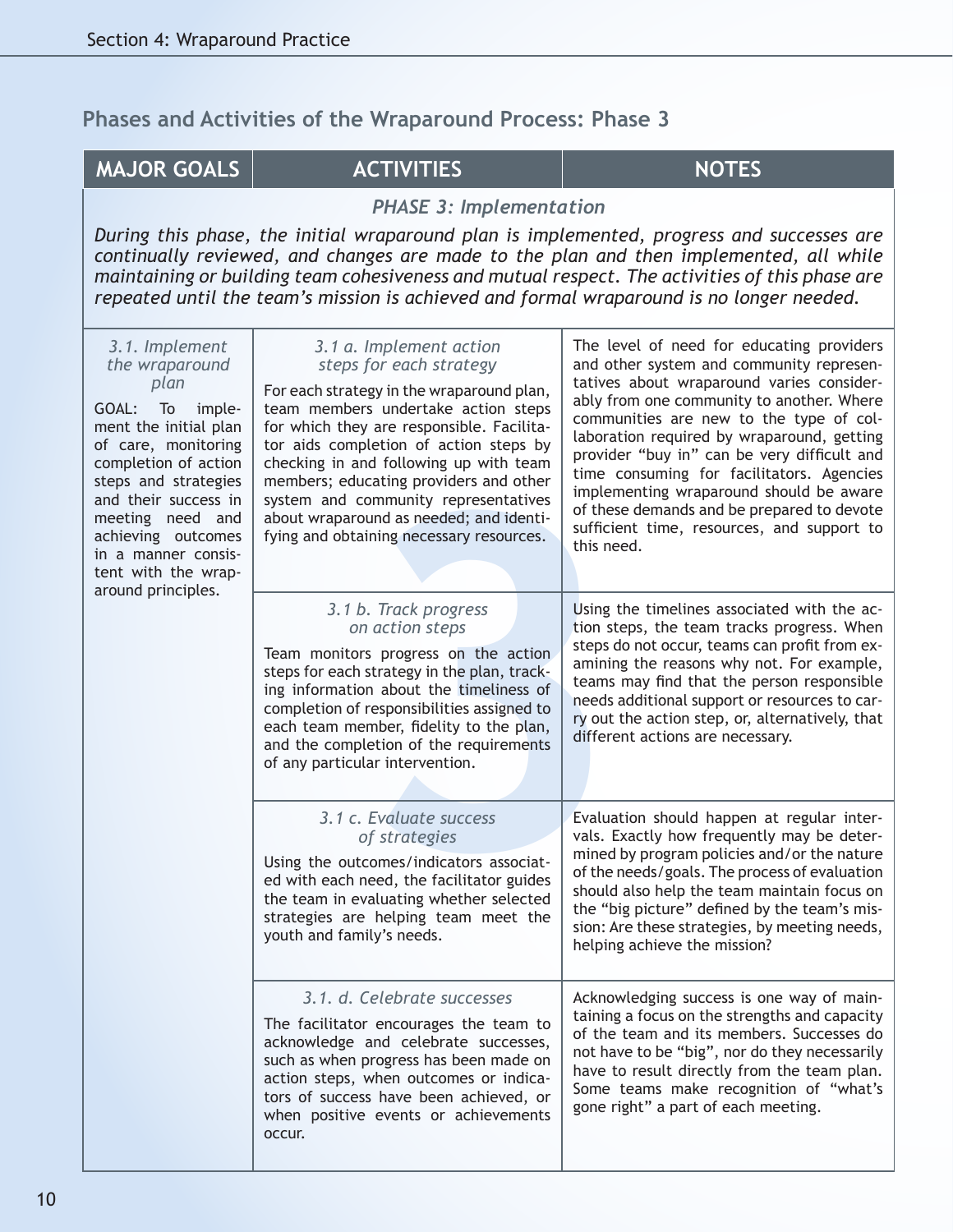## **Phases and Activities of the Wraparound Process: Phase 3 (CONTINTUED)**

| <b>MAJOR GOALS</b>                                                                                                                                                                                                                                                      | <b>ACTIVITIES</b>                                                                                                                                                                                                                                                                                                                                                                                                                                                                                                                                   | <b>NOTES</b>                                                                                                                                                                                                                                                                                                                                                                                                                                                                                                                                                                                                                                                 |
|-------------------------------------------------------------------------------------------------------------------------------------------------------------------------------------------------------------------------------------------------------------------------|-----------------------------------------------------------------------------------------------------------------------------------------------------------------------------------------------------------------------------------------------------------------------------------------------------------------------------------------------------------------------------------------------------------------------------------------------------------------------------------------------------------------------------------------------------|--------------------------------------------------------------------------------------------------------------------------------------------------------------------------------------------------------------------------------------------------------------------------------------------------------------------------------------------------------------------------------------------------------------------------------------------------------------------------------------------------------------------------------------------------------------------------------------------------------------------------------------------------------------|
| 3.2. Revisit and<br>update the plan<br>GOAL: To use a high qual-<br>ity team process to en-<br>sure that the wraparound<br>plan is continually revis-<br>ited and updated to re-<br>spond to the successes of<br>initial strategies and the<br>need for new strategies. | 3.2. a. Consider new<br>strategies as necessary<br>When the team determines that strate-<br>gies for meeting needs are not working,<br>or when new needs are prioritized, the<br>facilitator guides the team in a process<br>of considering new strategies and ac-<br>tion steps using the process described<br>in activities 2.1.f and 2.1.g.                                                                                                                                                                                                      | Revising of the plan takes place in the con-<br>text of the needs identified in 2.1.d. Since<br>the needs are in turn connected to the mis-<br>sion, the mission helps to guide evaluation<br>and plan revisions.                                                                                                                                                                                                                                                                                                                                                                                                                                            |
| 3.3. Maintain/build<br>team cohesiveness<br>and trust<br>GOAL:<br>To<br>maintain<br>awareness of team mem-<br>bers' satisfaction with<br>and "buy-in" to the pro-<br>cess, and take steps to<br>maintain or build team<br>cohesiveness and trust.                       | 3.3 a. Maintain awareness<br>of team members'<br>satisfaction and "buy-in"<br>Facilitator makes use of available in-<br>formation (e.g., informal chats, team<br>feedback, surveys-if available) to as-<br>sess team members' satisfaction with<br>and commitment to the team process<br>and plan, and shares this information<br>with the team as appropriate. Facili-<br>tator welcomes and orients new team<br>members who may be added to the<br>team as the process unfolds.                                                                   | Many teams maintain formal or informal<br>processes for addressing team member en-<br>gagement or "buy in", e.g. periodic surveys<br>or an end-of-meeting wrap-up activity. In<br>addition, youth and family members should<br>be frequently consulted about their satis-<br>faction with the team's work and whether<br>they believe it is achieving progress toward<br>their long-term vision, especially after ma-<br>jor strategizing sessions. In general, how-<br>ever, this focus on assessing the process of<br>teamwork should not eclipse the overall<br>evaluation that is keyed to meeting identi-<br>fied needs and achieving the team mission. |
|                                                                                                                                                                                                                                                                         | 3.3 b. Address issues of team<br>cohesiveness and trust<br>Making use of available information,<br>facilitator helps team maintain cohe-<br>siveness and satisfaction (e.g., by con-<br>tinually educating team members-in-<br>cluding new team members-about<br>wraparound principles and activities,<br>and/or by guiding team in procedures<br>to understand and manage disagree-<br>ment, conflict, or dissatisfaction).                                                                                                                        | Teams will vary in the extent to which issues<br>of cohesiveness and trust arise. Often, dif-<br>ficulties in this area arise from one or more<br>team members' perceptions that the team's<br>work-and/or the overall mission or needs<br>being currently addressed-is not addressing<br>the youth and family's "real" needs. This<br>points to the importance of careful work in<br>deriving the needs and mission in the first<br>place, since shared goals are essential to<br>maintaining team cohesiveness over time.                                                                                                                                  |
| 3.4. Complete<br>necessary<br>documentation<br>and logistics                                                                                                                                                                                                            | 3.4 a. Complete<br>documentation and logistics<br>Facilitator maintains/updates the plan<br>and maintains and distributes meeting<br>minutes. Team documentation should<br>record completion of action steps, team<br>attendance, use of formal and informal<br>services and supports, and expendi-<br>tures. Facilitator documents results<br>of reviews of progress, successes, and<br>changes to the team and plan. Facili-<br>tator guides team in revising meeting<br>logistics as necessary and distributes<br>documentation to team members. | Team documentation should be kept cur-<br>rent and updated, and should be distributed<br>to and/or available to all team members in<br>a timely fashion.                                                                                                                                                                                                                                                                                                                                                                                                                                                                                                     |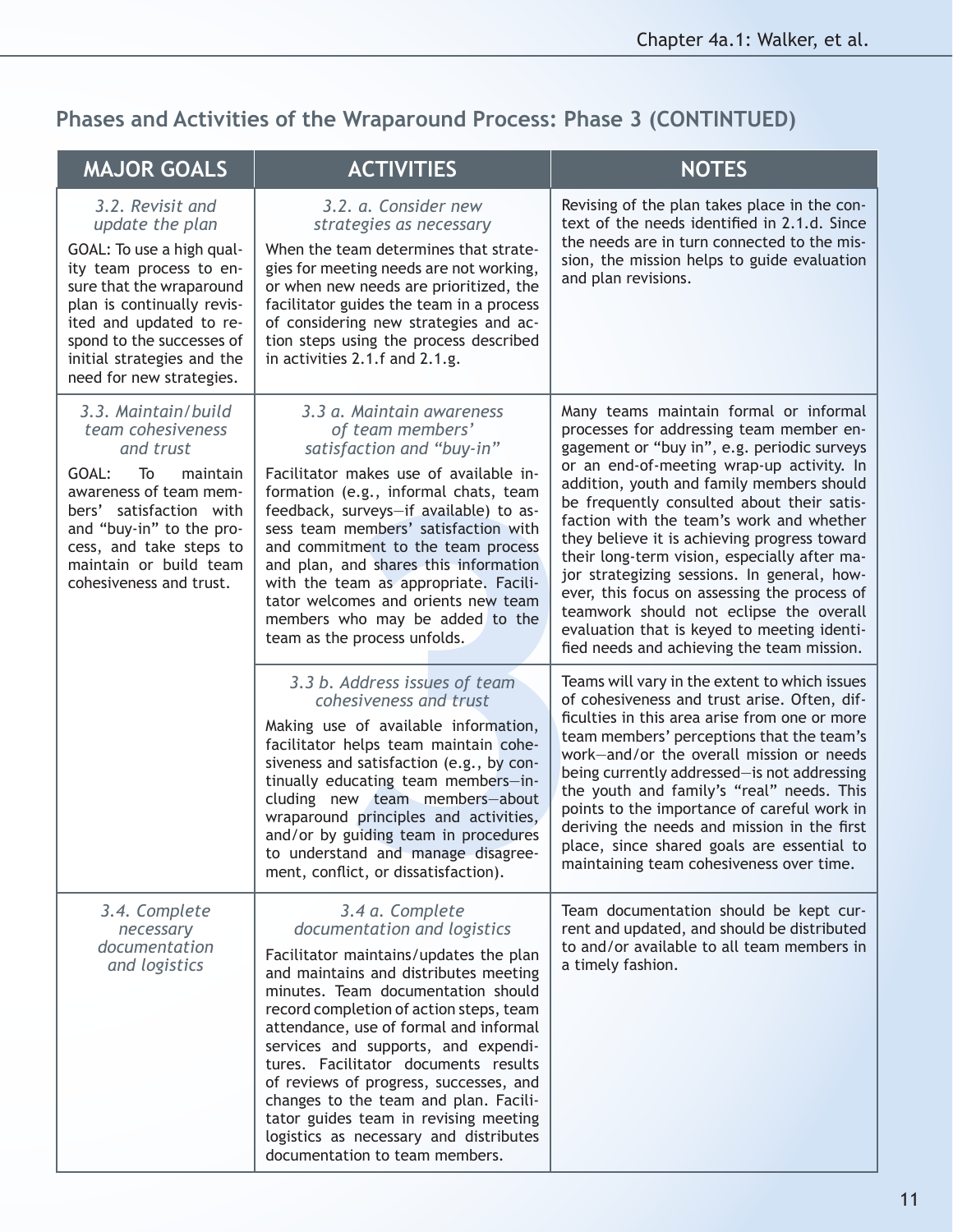#### **MAJOR GOALS**  $\vert$  **ACTIVITIES**  $\vert$  **NOTES**

Create a post-transition<br>
and the post-transition<br>
tor guides the team in cre-<br>
ost-wraparound crisis man-<br>
nost-wraparound crisis man-<br>
post-transition<br>
post-transition<br>
post-transition<br>
post-transition<br>
increases to the *PHASE 4: Transition During this phase, plans are made for a purposeful transition out of formal wraparound to a mix of formal and natural supports in the community (and, if appropriate, to services and supports in the adult system). The focus on transition is continual during the wraparound process, and the preparation for transition is apparent even during the initial engagement activities. 4.1. Plan for cessation of formal wraparound* GOAL: To plan a purposeful transition out of formal wraparound in a way that is consistent with the wraparound principles, and that supports the youth and family in maintaining the positive outcomes achieved in the wraparound process. *4.1 a. Create a transition plan* Facilitator guides the team in focusing on the transition from wraparound, reviewing strengths and needs and identifying services and supports to meet needs that will persist past formal wraparound. Preparation for transition begins early in the wraparound process, but intensifies as team meets needs and moves towards achieving the mission. While formal supports and services may be needed post-transition, the team is attentive to the need for developing a sustainable system of supports that is not dependent on formal wraparound. Teams may decide to continue wraparound—or a variation of wraparound—even after it is no longer being provided as a formal service. *4.1 b. Create a post-transition crisis management plan* Facilitator guides the team in creating post-wraparound crisis management plan that includes action steps, specific responsibilities, and communication protocols. Planning may include rehearsing responses to crises and creating linkage to postwraparound crisis resources. At this point in transition, youth and family members, together with their continuing supports, should have acquired skills and knowledge in how to manage crises. Post-transition crisis management planning should acknowledge and capitalize on this increased knowledge and strengthened support system. This activity will likely include identification of access points and entitlements for formal services that may be used following formal wraparound. *4.1 c. Modify wraparound process to reflect transition* New members may be added to the team to reflect identified post-transition strategies, services, and supports. The team discusses responses to potential future situations, including crises, and negotiates the nature of each team member's postwraparound participation with the team/family. Formal wraparound team meetings reduce frequency and ultimately cease. Teams may continue to meet using a wraparound process (or other process or format) even after formal wraparound has ended. Should teamwork continue, family members and youth, or other supports, will likely take on some or all of the facilitation and coordination activities.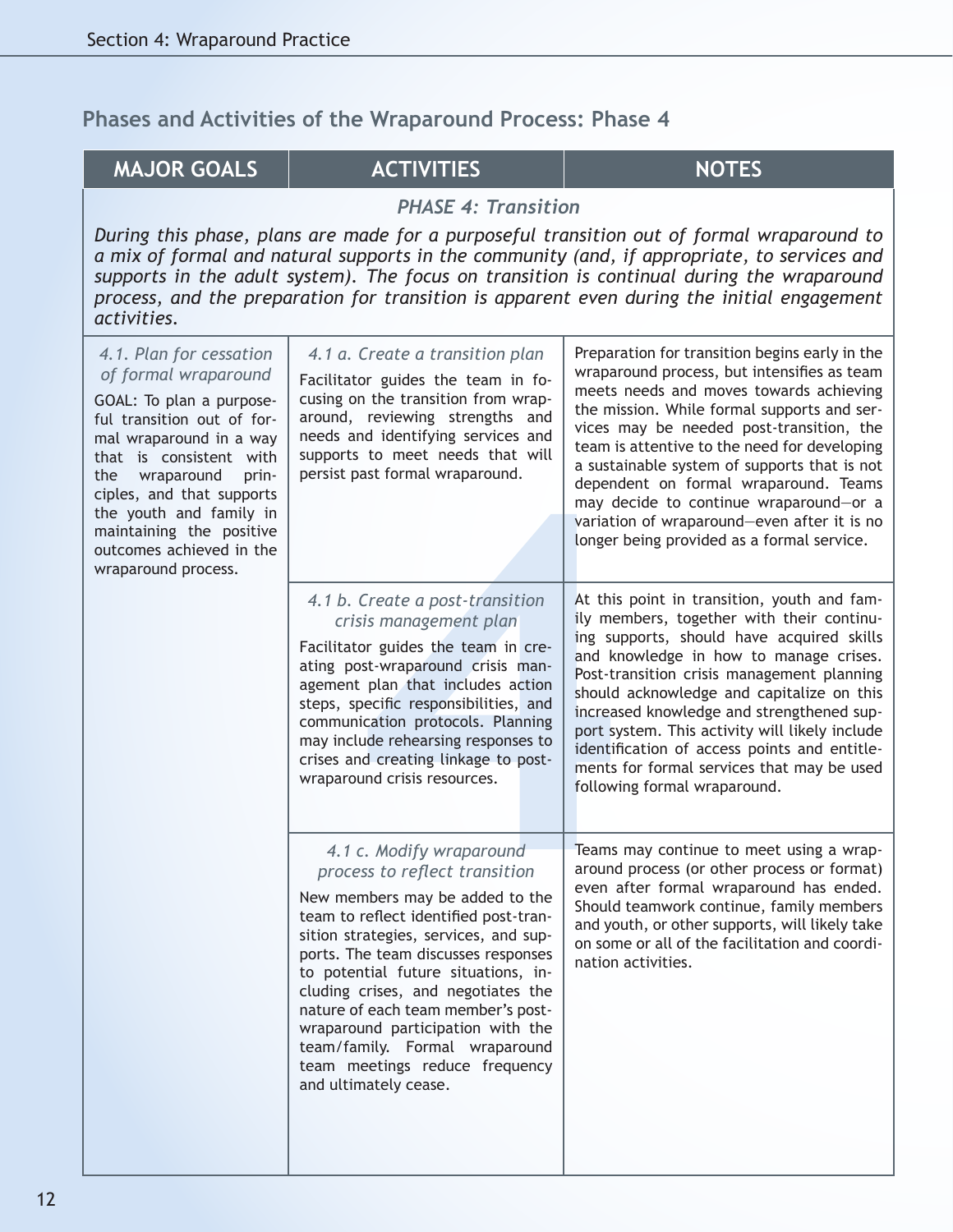## **Phases and Activities of the Wraparound Process: Phase 4 (CONTINTUED)**

| <b>MAJOR GOALS</b>                                                                                                                                                                                                     | <b>ACTIVITIES</b>                                                                                                                                                                                                                                                                                                                                                                                                 | <b>NOTES</b>                                                                                                                                                                                                                                                                       |
|------------------------------------------------------------------------------------------------------------------------------------------------------------------------------------------------------------------------|-------------------------------------------------------------------------------------------------------------------------------------------------------------------------------------------------------------------------------------------------------------------------------------------------------------------------------------------------------------------------------------------------------------------|------------------------------------------------------------------------------------------------------------------------------------------------------------------------------------------------------------------------------------------------------------------------------------|
| 4.2. Create a<br>"commencement"<br>GOAL: To ensure that the<br>cessation of formal wrap-<br>around is conducted in a<br>way that celebrates suc-<br>cesses and frames transi-<br>tion proactively and posi-<br>tively. | 4.2 a. Document the team's work<br>Facilitator guides team in creating a<br>document that describes the strengths<br>of the youth/child, family, and team<br>members, and lessons learned about<br>strategies that worked well and those<br>that did not work so well. Team partici-<br>pates in preparing/reviewing necessary<br>final reports (e.g., to court or partici-<br>pating providers, where necessary) | This creates a package of information<br>that can be useful in the future.                                                                                                                                                                                                         |
|                                                                                                                                                                                                                        | 4.2 b. Celebrate success<br>Facilitator encourages team to create<br>and/or participate in a culturally ap-<br>propriate "commencement" celebra-<br>tion that is meaningful to the youth/<br>child, family, and team, and that rec-<br>ognizes their accomplishments.                                                                                                                                             | This activity may be considered optional.<br>Youth/child and family should feel that<br>they are ready to transition from formal<br>wraparound, and it is important that<br>"graduation" is not constructed by sys-<br>tems primarily as a way to get families<br>out of services. |
| 4.3. Follow-up<br>with the family<br>GOAL: To ensure that the<br>family is continuing to<br>experience success after<br>wraparound and to provide<br>support if necessary.                                             | 4.3 a. Check in with family<br>Facilitator leads team in creating a pro-<br>cedure for checking in with the youth<br>and family periodically after com-<br>mencement. If new needs have emerged<br>that require a formal response, facili-<br>tator and/or other team members may<br>aid the family in accessing appropriate<br>services, possibly including a reconven-<br>ing of the wraparound team.           | The check-in procedure can be done im-<br>personally (e.g., through questionnaires)<br>or through contact initiated at agreed-<br>upon intervals either by the youth or<br>family, or by another team member.                                                                      |